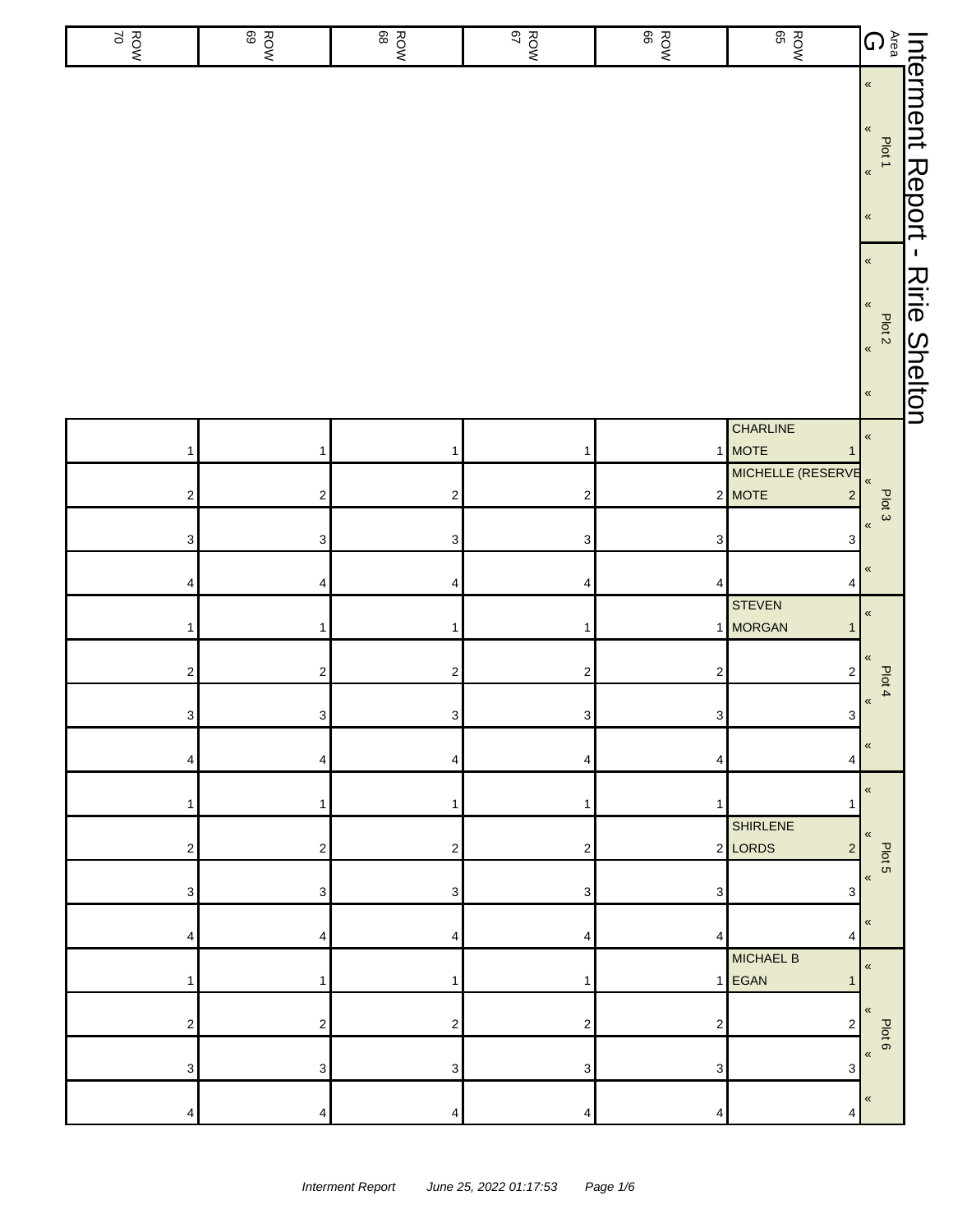| ROW<br>ROW                | ROW<br>BOW                | ROW<br>BOW              | ROW<br>S7                 | ROW<br>BOW                   | ROW<br>BOW              |                                                                                                                                                                          |                      |
|---------------------------|---------------------------|-------------------------|---------------------------|------------------------------|-------------------------|--------------------------------------------------------------------------------------------------------------------------------------------------------------------------|----------------------|
|                           | 1                         | 1                       | 1                         | 1                            |                         | $\begin{tabular}{c c c} \hline \textbf{Interment} & \textbf{I} \\ \hline \textbf{A} & \textbf{B} \\ \textbf{B} & \textbf{B} \\ \textbf{C} & \textbf{B} \\ \end{tabular}$ |                      |
| $\overline{\mathbf{c}}$   | $\boldsymbol{2}$          | 2                       | $\overline{\mathbf{c}}$   | $\overline{\mathbf{c}}$      | $\overline{2}$          | Plot 7                                                                                                                                                                   |                      |
| 3                         | $\ensuremath{\mathsf{3}}$ | 3                       | 3                         | $\ensuremath{\mathsf{3}}$    | $\mathbf{3}$            | $\pmb{\mathfrak{C}}$                                                                                                                                                     | Report               |
| 4                         | 4                         | 4                       | 4                         | 4                            | 4                       | $\pmb{\mathfrak{C}}$                                                                                                                                                     |                      |
|                           | 1                         | 1                       | $\mathbf{1}$              | 1                            | 1                       | $\pmb{\mathfrak{C}}$                                                                                                                                                     | $\mathbf{I}$         |
| 2                         | $\overline{\mathbf{c}}$   | 2                       | $\overline{\mathbf{c}}$   | $\boldsymbol{2}$             | $2\vert$                | «<br>Plot 8                                                                                                                                                              | <b>Ririe Shelton</b> |
| $\ensuremath{\mathsf{3}}$ | $\ensuremath{\mathsf{3}}$ | 3                       | $\ensuremath{\mathsf{3}}$ | $\ensuremath{\mathsf{3}}$    | 3                       | $\,\,\ll$                                                                                                                                                                |                      |
| 4                         | 4                         | 4                       | 4                         | 4                            | 4                       | «                                                                                                                                                                        |                      |
| 1                         | 1                         | 1                       | 1                         | 1                            |                         | $\pmb{\mathfrak{C}}$                                                                                                                                                     |                      |
| $\overline{\mathbf{c}}$   | $\boldsymbol{2}$          | $\overline{\mathbf{c}}$ | $\overline{\mathbf{c}}$   | $\overline{\mathbf{c}}$      | $\overline{2}$          | «<br>Plot 9                                                                                                                                                              |                      |
| 3                         | $\ensuremath{\mathsf{3}}$ | 3                       | 3                         | 3                            | 3                       | $\pmb{\ll}$                                                                                                                                                              |                      |
| 4                         | 4                         | 4                       | 4                         | 4                            | 4                       | «                                                                                                                                                                        |                      |
|                           | 1                         | 1                       | $\mathbf{1}$              | 1                            |                         | «                                                                                                                                                                        |                      |
| 2                         | $\overline{\mathbf{c}}$   | 2                       | 2                         | $\overline{\mathbf{c}}$      | $\overline{\mathbf{c}}$ | «<br><b>Plot 10</b>                                                                                                                                                      |                      |
| $\mathbf{3}$              | 3                         | $3\vert$                | $\ensuremath{\mathsf{3}}$ | $\ensuremath{\mathsf{3}}$    | 3                       | $\pmb{\mathfrak{C}}$                                                                                                                                                     |                      |
| 4                         | 4                         | 4                       | 4                         | 4                            | 4                       | $\pmb{\kappa}$                                                                                                                                                           |                      |
|                           |                           | 1                       |                           | <b>JEAN</b><br>1 HURRLE<br>1 | 1                       | $\pmb{\kappa}$                                                                                                                                                           |                      |
| 2                         | 2                         | 2                       | $\overline{\mathbf{c}}$   | $\overline{2}$               | $\overline{\mathbf{c}}$ | $\langle \langle$<br>Plot 11                                                                                                                                             |                      |
| 3                         | 3                         | 3                       | 3                         | 3                            | 3                       | $\pmb{\mathcal{R}}$                                                                                                                                                      |                      |
| 4                         | 4                         | 4                       | 4                         | 4                            | 4                       | «                                                                                                                                                                        |                      |
| 1                         | 1                         | 1                       | $\mathbf{1}$              | 1                            | 1                       | $\pmb{\mathfrak{C}}$                                                                                                                                                     |                      |
| $\overline{c}$            | $\overline{\mathbf{c}}$   | 2                       | 2                         | $\overline{2}$               | 2                       | «<br><b>Plot 12</b>                                                                                                                                                      |                      |
| 3                         | 3                         | 3                       | 3                         | 3                            | 3                       | $\pmb{\mathsf{M}}$                                                                                                                                                       |                      |
| 4                         | 4                         | 4                       | 4                         | 4                            | 4                       | «                                                                                                                                                                        |                      |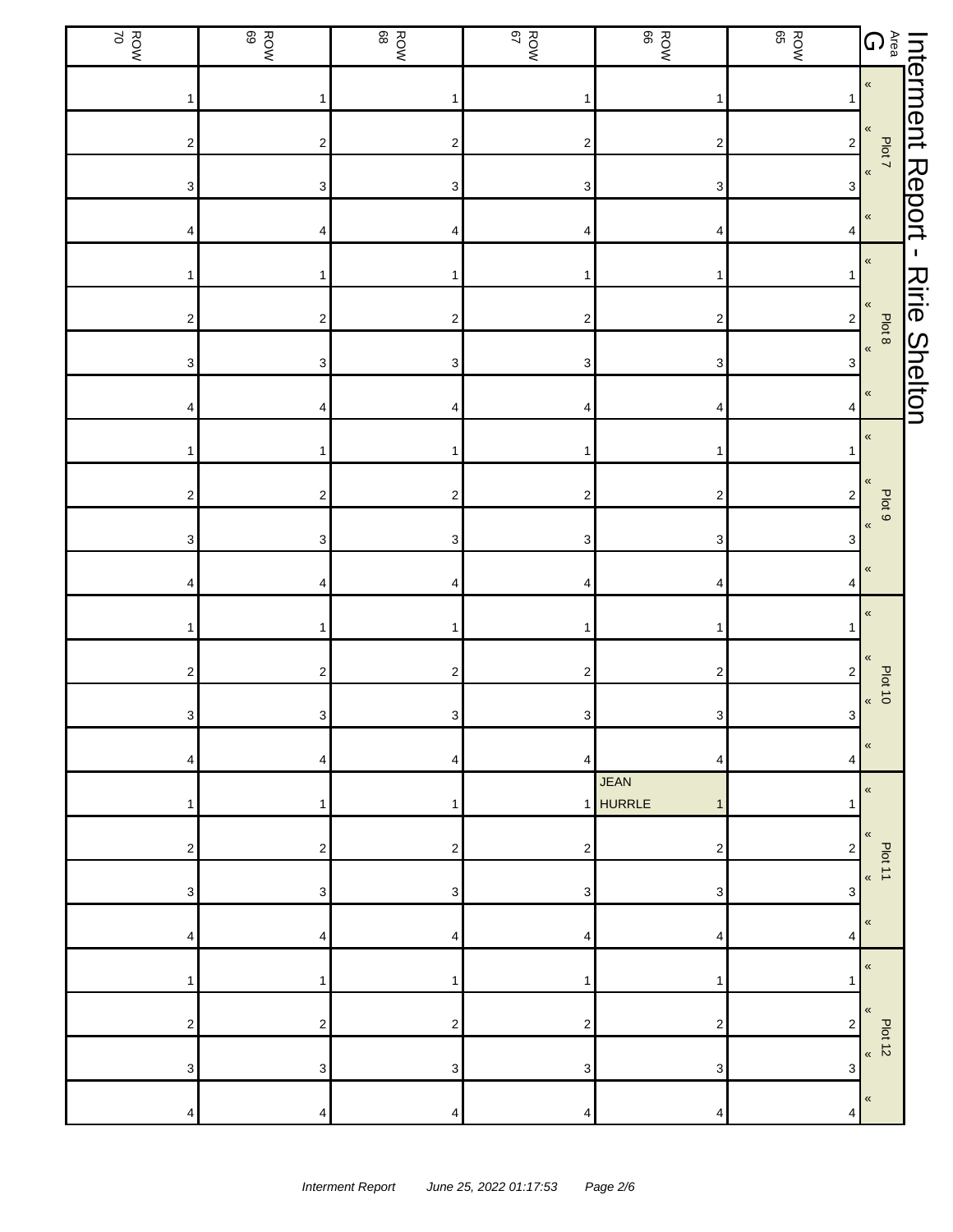| ROW<br>ROW | ROW<br>ROW              | ROW<br>ROW     | ROW<br>NOW                       | ROW<br>ROW                               | ROW<br>BOW                                 |                                                                                 |                      |
|------------|-------------------------|----------------|----------------------------------|------------------------------------------|--------------------------------------------|---------------------------------------------------------------------------------|----------------------|
|            | 1                       |                |                                  |                                          |                                            | <b>Interment</b><br><b>Agerment</b><br><b>C</b><br><br><b>C</b><br><br><b>C</b> |                      |
| 2          | $\overline{\mathbf{c}}$ | 2              | 2                                |                                          | $\overline{2}$                             | <b>Plot 13</b>                                                                  |                      |
| 3          | 3                       | 3              | 3                                | 3                                        | 3                                          | $\pmb{\mathfrak{C}}$                                                            |                      |
|            | 4                       | 4              |                                  | 4                                        | 4                                          | $\pmb{\ll}$                                                                     | Report               |
|            |                         |                |                                  | 1                                        | <b>RODNEY</b><br><b>BROWN</b><br>1         | «                                                                               | L.                   |
| 2          | 2                       | 2              | 2                                | 2                                        | $2\vert$                                   | «<br>Plot 14                                                                    | <b>Ririe Shelton</b> |
| 3          | 3                       | 3              |                                  | SALLY<br>3 MARTINDALE                    | <b>BANKER</b><br>3 ADAMS<br>$\mathbf{3}$   | $\pmb{\mathfrak{C}}$                                                            |                      |
|            |                         |                |                                  |                                          | 4                                          | «                                                                               |                      |
|            |                         |                |                                  | GLEN<br>1 FARNES<br>1                    |                                            | $\pmb{\kappa}$                                                                  |                      |
| 2          | $\overline{\mathbf{c}}$ | 2              |                                  | <b>IDA</b><br>2 FARNES<br>$\overline{c}$ | 2                                          |                                                                                 |                      |
| 3          | 3                       | 3              | 3                                | 3                                        | 3                                          | <b>Plot 15</b><br>$\pmb{\kappa}$                                                |                      |
|            | 4                       |                |                                  |                                          |                                            | $\ll$                                                                           |                      |
|            |                         |                | <b>IDAHO</b><br><b>STRECKERT</b> | SCOTT<br>1 HEILESEN<br>1                 |                                            | «                                                                               |                      |
| 2          | 2                       | 2              | 2                                |                                          | <b>DEEGAN</b><br>2 JONES<br>$\overline{c}$ | «<br>Plot 16                                                                    |                      |
| 3          | 3                       | 3 <sup>1</sup> | 3                                | 3                                        | 3 <sup>1</sup>                             | $\pmb{\mathcal{R}}$                                                             |                      |
|            | 4                       | 4              | 4                                | 4                                        | $\overline{4}$                             |                                                                                 |                      |
|            |                         |                |                                  |                                          |                                            | «                                                                               |                      |
| 2          | $\overline{\mathbf{c}}$ | 2              | 2                                | $\overline{2}$                           | $\overline{c}$                             | $\ll$<br>Plot 17                                                                |                      |
| 3          | 3                       | 3              | 3                                | 3                                        | 3                                          | $\pmb{\kappa}$                                                                  |                      |
|            | 4                       |                | 4                                | 4                                        | 4                                          | $\ll$                                                                           |                      |
|            |                         |                | 11                               | <b>DANE</b><br><b>DURRANT</b><br>1       |                                            | «                                                                               |                      |
| 2          | $\overline{\mathbf{c}}$ | 2              | 2                                | $\overline{2}$                           | 2                                          | $\langle \langle$<br><b>Plot 18</b>                                             |                      |
| 3          | 3                       | 3              | 3                                | 3                                        | 3                                          | $\pmb{\kappa}$                                                                  |                      |
|            | 4                       | 4              | Δ                                | Δ                                        | 4                                          | «                                                                               |                      |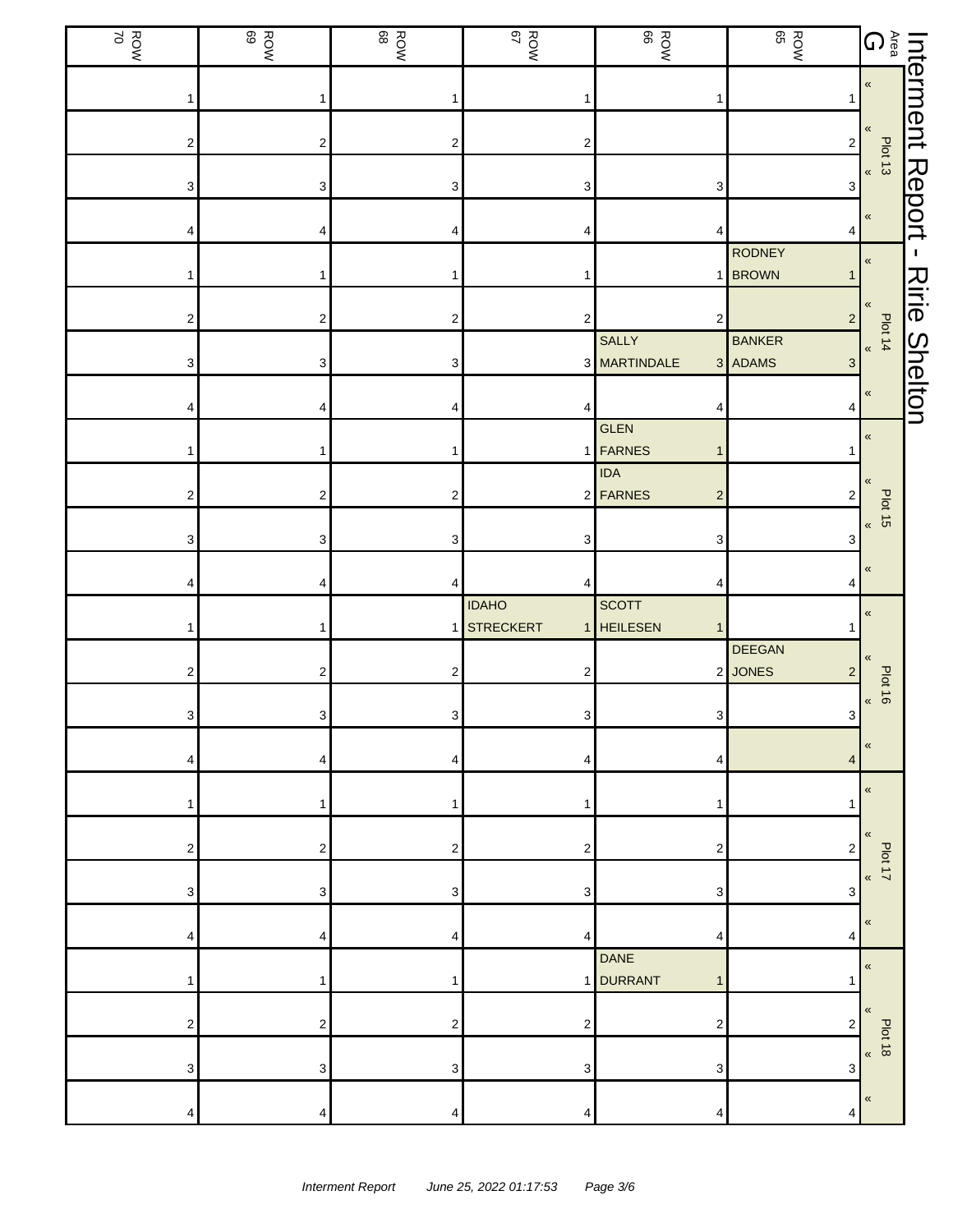| ROW | $\frac{ROW}{75}$                                                          | ROW<br>74                 | $\frac{ROW}{73}$        | $\frac{ROW}{72}$        | ROW<br>71                 |                                                                                         |                      |
|-----|---------------------------------------------------------------------------|---------------------------|-------------------------|-------------------------|---------------------------|-----------------------------------------------------------------------------------------|----------------------|
|     | 1<br>$\boldsymbol{2}$<br>3<br>4<br>1<br>$\overline{\mathbf{c}}$<br>3<br>4 |                           |                         |                         |                           | $\pmb{\kappa}$<br>$\pmb{\kappa}$<br>Plot 2<br>$\overline{\mathbf{R}}$<br>$\pmb{\kappa}$ | <b>Ririe Shelton</b> |
|     | 1                                                                         |                           | 1                       | $\mathbf{1}$            | 1                         | $\pmb{\alpha}$                                                                          |                      |
|     | $\boldsymbol{2}$                                                          |                           | $\overline{\mathbf{c}}$ | $\sqrt{2}$              | $\mathbf 2$               | $\pmb{\kappa}$<br>Plot 3                                                                |                      |
|     | $\ensuremath{\mathsf{3}}$                                                 | $\ensuremath{\mathsf{3}}$ | $\mathsf 3$             | $\mathbf{3}$            | $\ensuremath{\mathsf{3}}$ | $\pmb{\kappa}$                                                                          |                      |
|     | 4                                                                         | 4                         | 4                       | $\overline{\mathbf{4}}$ | 4                         | $\pmb{\kappa}$                                                                          |                      |
|     | $\mathbf{1}$                                                              | $\mathbf{1}$              | 1                       | $\mathbf{1}$            | 1                         | $\pmb{\kappa}$                                                                          |                      |
|     | $\overline{\mathbf{c}}$                                                   | $\sqrt{2}$                | $\overline{\mathbf{c}}$ | $\sqrt{2}$              | $\sqrt{2}$                | $\pmb{\ll}$<br>Plot 4                                                                   |                      |
|     | $\mathbf{3}$                                                              | $\mathbf{3}$              | $\mathbf{3}$            | $\mathbf{3}$            | $\mathbf{3}$              | $\,\,\ll$                                                                               |                      |
|     | 4                                                                         | 4                         | 4                       | 4                       | 4                         | «<br>$\pmb{\ll}$                                                                        |                      |
|     | 1                                                                         | 1                         | 1                       | 1                       | 1                         | «                                                                                       |                      |
|     | 2                                                                         | $\overline{\mathbf{c}}$   | 2                       | $\boldsymbol{2}$        | $\boldsymbol{2}$          | Plot 5<br>$\pmb{\ll}$                                                                   |                      |
|     | 3                                                                         | 3                         | 3                       | 3                       | 3                         | $\pmb{\ll}$                                                                             |                      |
|     | 4                                                                         | 4                         | 4                       | 4                       | 4                         | $\pmb{\kappa}$                                                                          |                      |
|     | 1                                                                         | 1                         | 1                       | 1                       | 1                         | $\pmb{\kappa}$                                                                          |                      |
|     | 2                                                                         | $\overline{\mathbf{c}}$   | 2                       | $\boldsymbol{2}$        | $\overline{\mathbf{c}}$   | Plot 6<br>$\pmb{\langle}$                                                               |                      |
|     | 3                                                                         | 3                         | 3                       | 3                       | $\ensuremath{\mathsf{3}}$ | «                                                                                       |                      |
|     | 4                                                                         | 4                         | 4                       | 4                       | 4                         |                                                                                         |                      |

l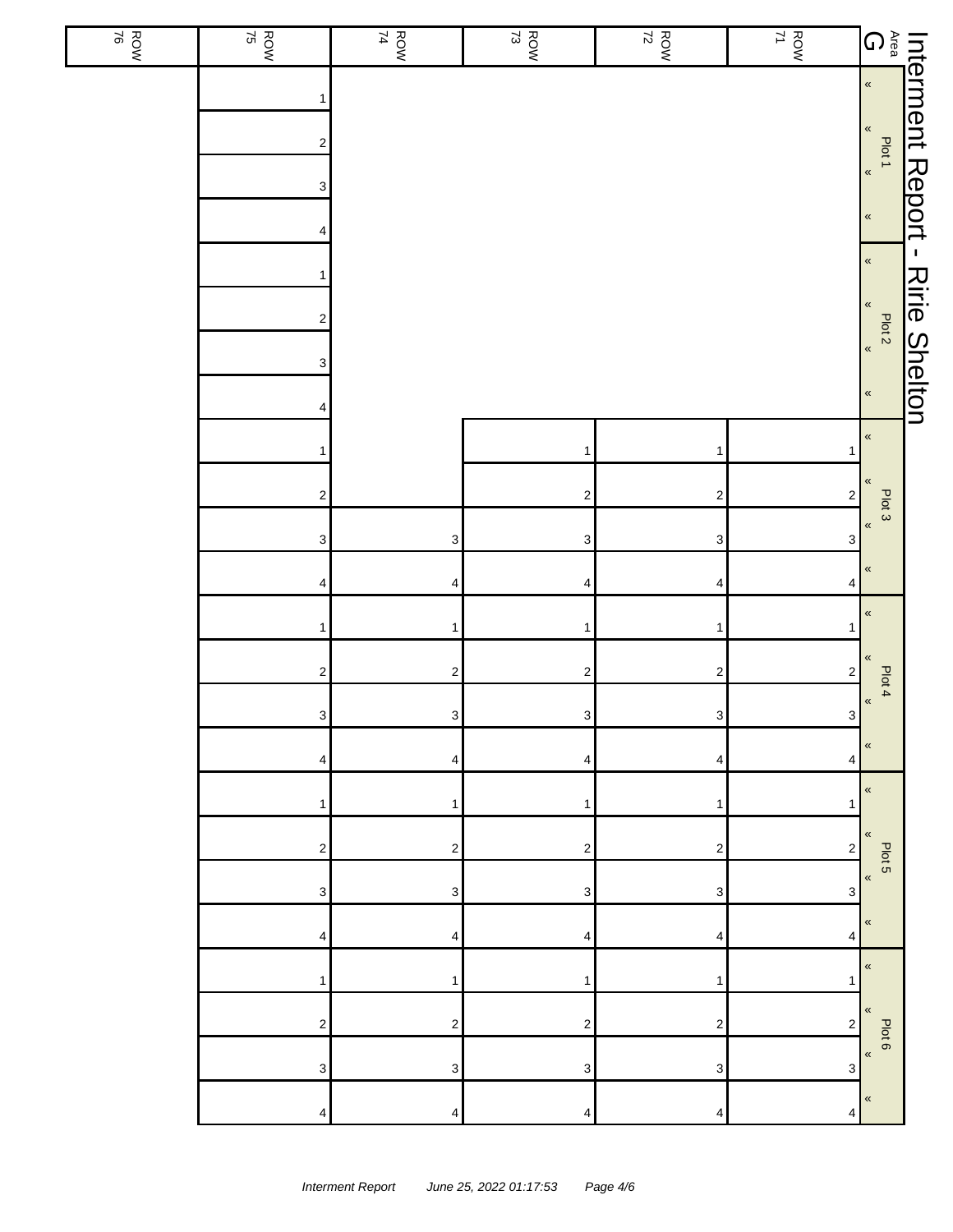| ROW | $\frac{ROW}{75}$          | ROW<br>74                 | $\frac{ROW}{73}$          | $\frac{ROW}{72}$          | ROW<br>71                            |                                          |                      |
|-----|---------------------------|---------------------------|---------------------------|---------------------------|--------------------------------------|------------------------------------------|----------------------|
|     | $\mathbf{1}$              | 1                         | 1                         | $\mathbf{1}$              |                                      | Interment Report -<br>Area Plotz - Allen |                      |
|     | $\sqrt{2}$                | $\mathbf 2$               | $\sqrt{2}$                | $\boldsymbol{2}$          | $\mathbf{2}$                         |                                          |                      |
|     | $\ensuremath{\mathsf{3}}$ | $\ensuremath{\mathsf{3}}$ | $\ensuremath{\mathsf{3}}$ | $\ensuremath{\mathsf{3}}$ | $\sqrt{3}$                           |                                          |                      |
|     | 4                         | 4                         | 4                         | 4                         | 4                                    |                                          |                      |
|     | 1                         | 1                         | 1                         | 1                         |                                      | $\pmb{\kappa}$                           |                      |
|     | $\sqrt{2}$                | $\overline{\mathbf{c}}$   | $\boldsymbol{2}$          | $\sqrt{2}$                | $\mathbf{2}$                         | «<br>Plot 8                              | <b>Ririe Shelton</b> |
|     | $\ensuremath{\mathsf{3}}$ | $\ensuremath{\mathsf{3}}$ | $\ensuremath{\mathsf{3}}$ | $\ensuremath{\mathsf{3}}$ | $\ensuremath{\mathsf{3}}$            | $\pmb{\kappa}$                           |                      |
|     | 4                         | 4                         | 4                         | 4                         | 4                                    | $\pmb{\ll}$                              |                      |
|     | 1                         | 1                         | 1                         | 1                         |                                      | $\pmb{\kappa}$                           |                      |
|     | $\sqrt{2}$                | $\overline{\mathbf{c}}$   | $\sqrt{2}$                | $\sqrt{2}$                | $\mathbf{2}$                         |                                          |                      |
|     | $\ensuremath{\mathsf{3}}$ | $\ensuremath{\mathsf{3}}$ | $\ensuremath{\mathsf{3}}$ | $\ensuremath{\mathsf{3}}$ | 3                                    | Plot 9<br>$\langle$                      |                      |
|     | 4                         | 4                         | 4                         | 4                         | 4                                    | «                                        |                      |
|     | $\mathbf{1}$              | $\mathbf{1}$              | 1                         | 1                         |                                      | «                                        |                      |
|     | $\sqrt{2}$                | $\overline{\mathbf{c}}$   | $\boldsymbol{2}$          | $\sqrt{2}$                | $\overline{\mathbf{c}}$              |                                          |                      |
|     | $\mathbf{3}$              | $\ensuremath{\mathsf{3}}$ | 3 <sup>1</sup>            |                           | 3 empty<br>3 <sup>1</sup>            | <b>Plot 10</b><br>$\pmb{\mathfrak{C}}$   |                      |
|     | 4                         | 4                         | 4                         | 4                         | 4                                    | «                                        |                      |
|     | 1                         | 1                         |                           | 1                         |                                      | $\pmb{\kappa}$                           |                      |
|     | $\overline{\mathbf{c}}$   | 2                         | $\overline{c}$            | 2                         | 2                                    |                                          |                      |
|     | $\ensuremath{\mathsf{3}}$ | 3                         | 3                         | 3                         | 3                                    | Plot 11<br>$\pmb{\langle} \pmb{\langle}$ |                      |
|     | 4                         | 4                         | 4                         | 4                         | 4                                    | $\pmb{\kappa}$                           |                      |
|     | 1                         | 1                         | 1                         | 1                         |                                      | $\pmb{\kappa}$                           |                      |
|     | $\sqrt{2}$                | $\boldsymbol{2}$          | $\overline{c}$            | 2                         | $\overline{2}$                       |                                          |                      |
|     | $\ensuremath{\mathsf{3}}$ | 3                         | $\ensuremath{\mathsf{3}}$ |                           | 3 empty<br>$\ensuremath{\mathsf{3}}$ | <b>Plot 12</b><br>$\ll$                  |                      |
|     | 4                         | 4                         | 4                         | 4                         | 4                                    | «                                        |                      |
|     |                           |                           |                           |                           |                                      |                                          |                      |

Г L